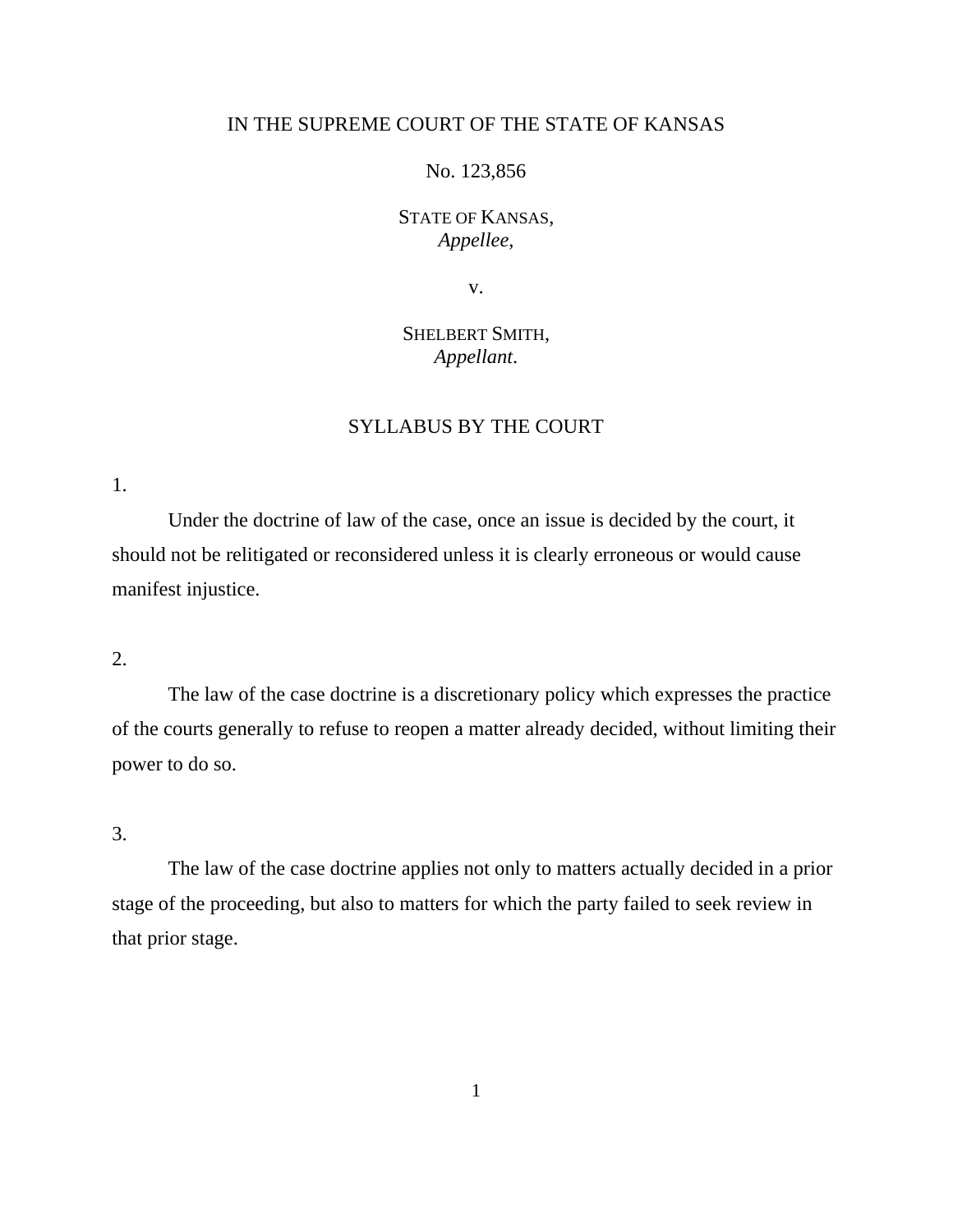4.

Although a party cannot stipulate to appellate jurisdiction, the law of the case doctrine may apply when a party adopts a jurisdictional position in one stage of a case and then later seeks to contradict it.

5.

In the absence of newly discovered facts or controlling caselaw, an issue neither briefed nor argued on appeal is deemed to have been abandoned in both an instant appeal and in future appeals within the same case.

Appeal from Sedgwick District Court; PAUL CLARK, judge. Opinion filed June 3, 2022. Appeal dismissed.

*Richard Ney,* of Ney & Adams, of Wichita, argued the cause and was on the briefs for appellant.

*Lance Gillett*, assistant district attorney, argued the cause, and *Boyd K. Isherwood,* assistant district attorney, *Marc Bennett*, district attorney, and *Derek Schmidt*, attorney general, were on the brief for appellee.

The opinion of the court was delivered by

WILSON, J.: The critical issue in this case is whether a criminal defendant may file a second direct appeal to assert claims that would have existed at the time the first appeal was filed, when such claims were either not raised or abandoned in his first direct appeal. We hold he cannot. Because we lack jurisdiction over Smith's untimely appeal, we dismiss it.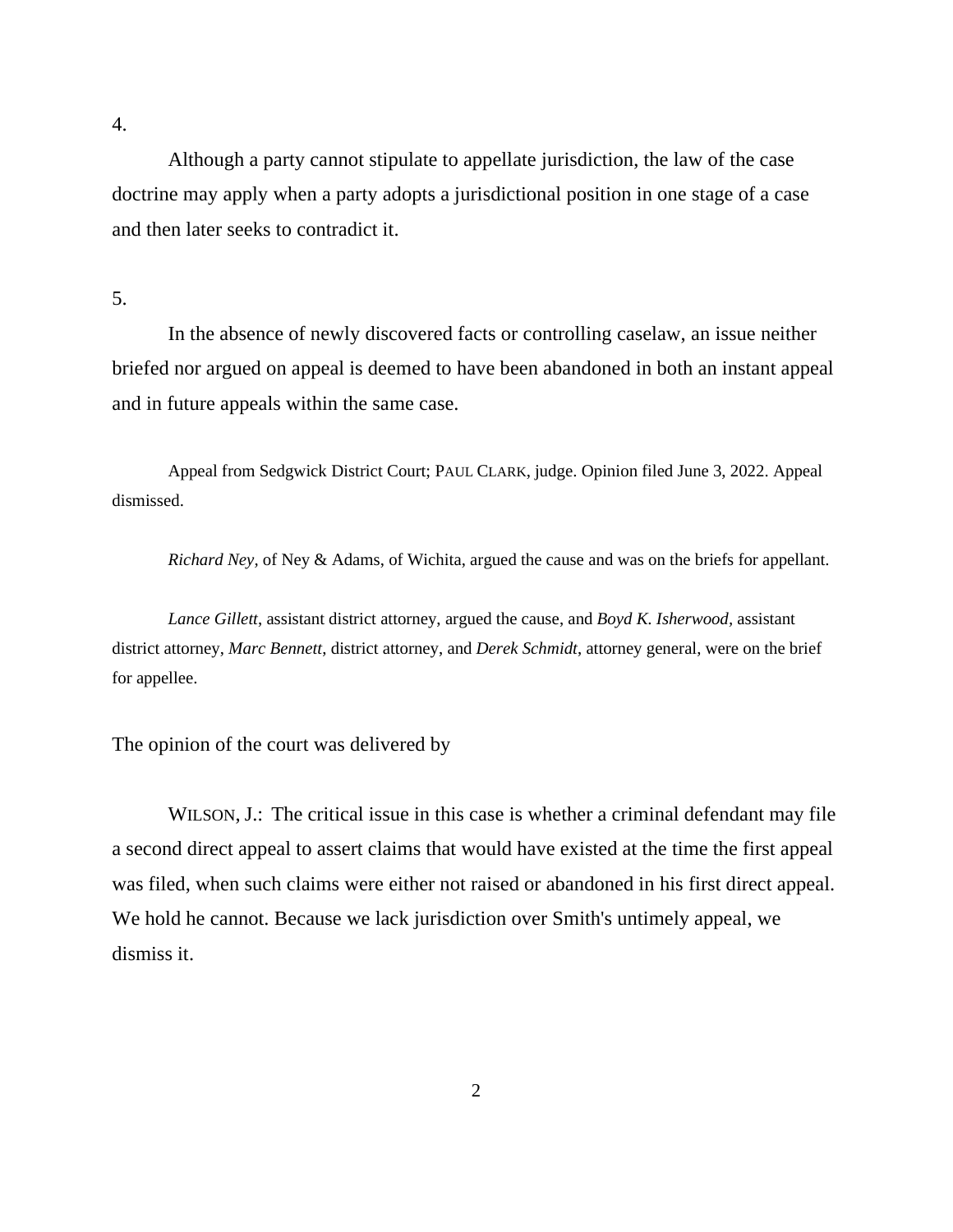#### FACTS AND PROCEDURAL BACKGROUND

This case represents Smith's fourth appearance before this court and his second overall attempt to appeal his sentences. We set forth the factual and procedural background of Smith's case in *State v. Smith*, 304 Kan. 916, 377 P.3d 414 (2016) (*Smith I*), *State v. Smith*, 308 Kan. 778, 423 P.3d 530 (2018) (*Smith II*), and *State v. Smith*, 312 Kan. 876, 482 P.3d 586 (2021) (*Smith III*). We summarize this history again here.

In 1993, when he was 16 years old, Smith killed Cleo Bell. He was later arrested and charged with various crimes related to the homicide. Smith ultimately pled nolo contendere to first-degree murder, aggravated kidnapping, aggravated robbery, and possession of a firearm by a minor. About a month later, in December 1993, Smith was sentenced and a journal entry reflecting that sentence was filed.

Smith timely moved for sentence modification. (At the time, a motion to modify sentence was contemplated under K.S.A. 1992 Supp. 21-4603[4].) The district court denied the motion without explanation in a "motion minutes sheet" (MMS), which was filed in the record. The district court did not check a box on the MMS stating that the MMS was a "journal entry," instead directing the State to prepare a journal entry "reflecting" the court's ruling. The prosecutor was not aware of the MMS and no further memorialization of the court's ruling on the motion was filed. Smith's trial counsel never filed an appeal on Smith's behalf.

In 2013, Smith filed in district court a pro se notice of appeal, motion to appeal out of time, and motion for appointed counsel. After counsel was appointed for Smith, this court ordered Smith to show cause why his appeal should not be dismissed for lack of jurisdiction. Smith argued this court did have jurisdiction to hear his late appeal because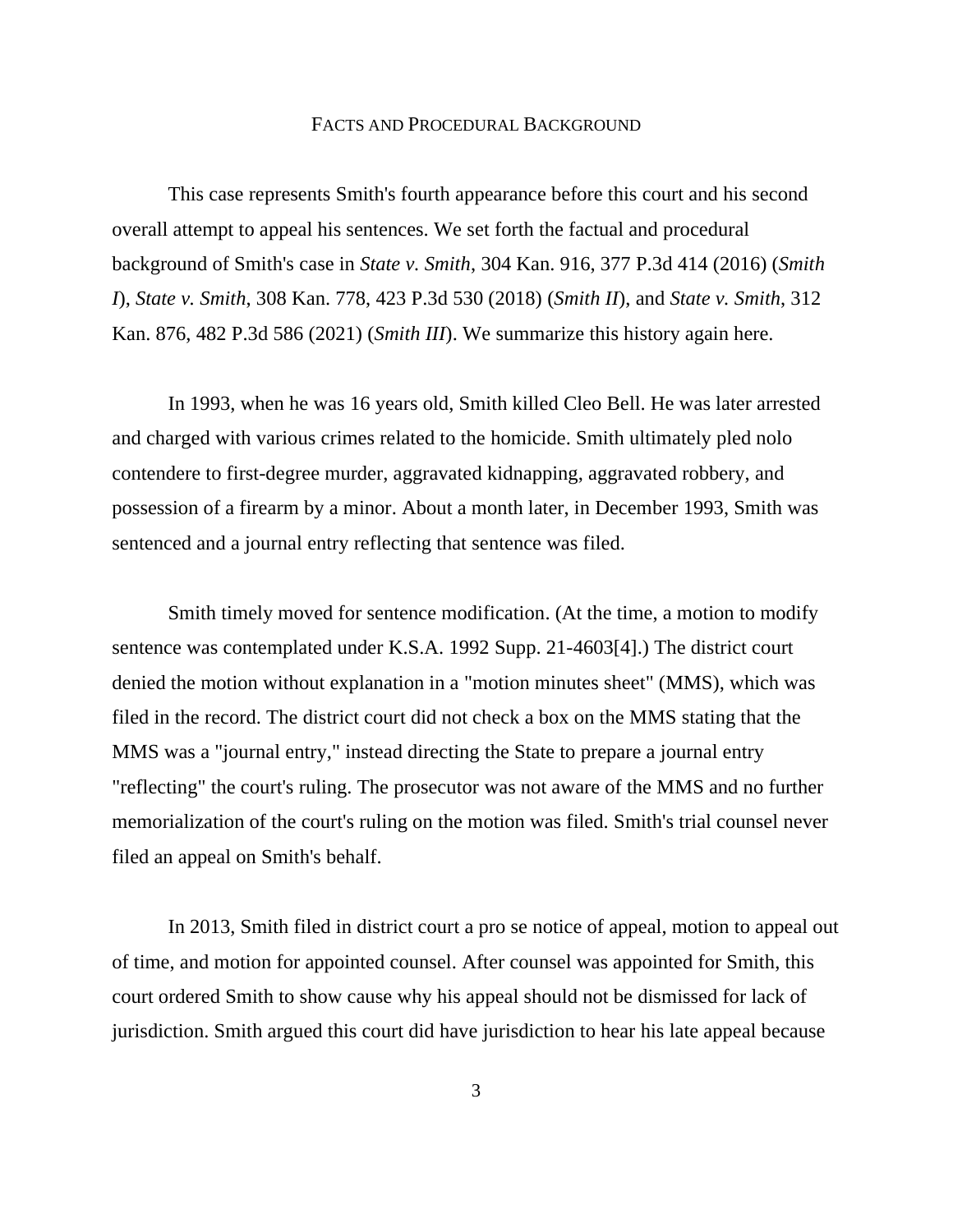an exception to the general rule disallowing late appeals applied in his case. Smith asserted that he should be able to file a late appeal since his attorney failed to appeal despite Smith's instruction for him to do so, which, if proven, would allow a late appeal under the third of three exceptions set forth in *State v. Ortiz*, 230 Kan. 733, 735-36, 640 P.2d 1255 (1982). *Smith I*, 304 Kan. at 917-18. Lacking a sufficient factual basis to rule on Smith's assertions, this court remanded the case to district court for a hearing. The district court held an *Ortiz* hearing and denied Smith's motion.

Smith timely appealed the district court's denial of his motion but advanced no argument about the other two *Ortiz* exceptions. Nor did Smith claim that the appeal was otherwise timely. The *Smith I* court accepted this framing:

"There is no question that Smith's appeal was filed past the statutory deadline and that the general rule would result in its dismissal. But *Ortiz* created judicial exceptions to the general rule barring untimely appeals. Under those exceptions, an untimely appeal may be allowed when: (1) the defendant was not informed of his or her right to appeal; (2) the defendant was not furnished an attorney to pursue the appeal; or (3) the defendant was furnished an attorney who failed to perfect the appeal.

. . . .

"Here, Smith asserts that he falls under the third *Ortiz* exception . . . . [Citations omitted.]" *Smith I,* 304 Kan. at 919-20.

We also take judicial notice under K.S.A. 60-409(b)(4) that Smith's brief in *Smith I* argued he "qualified for a late appeal based upon the third exception: he had been furnished an attorney who failed to perfect an appeal," and asked the court to find that he "should be allowed an out of time appeal from sentencing." Because we still required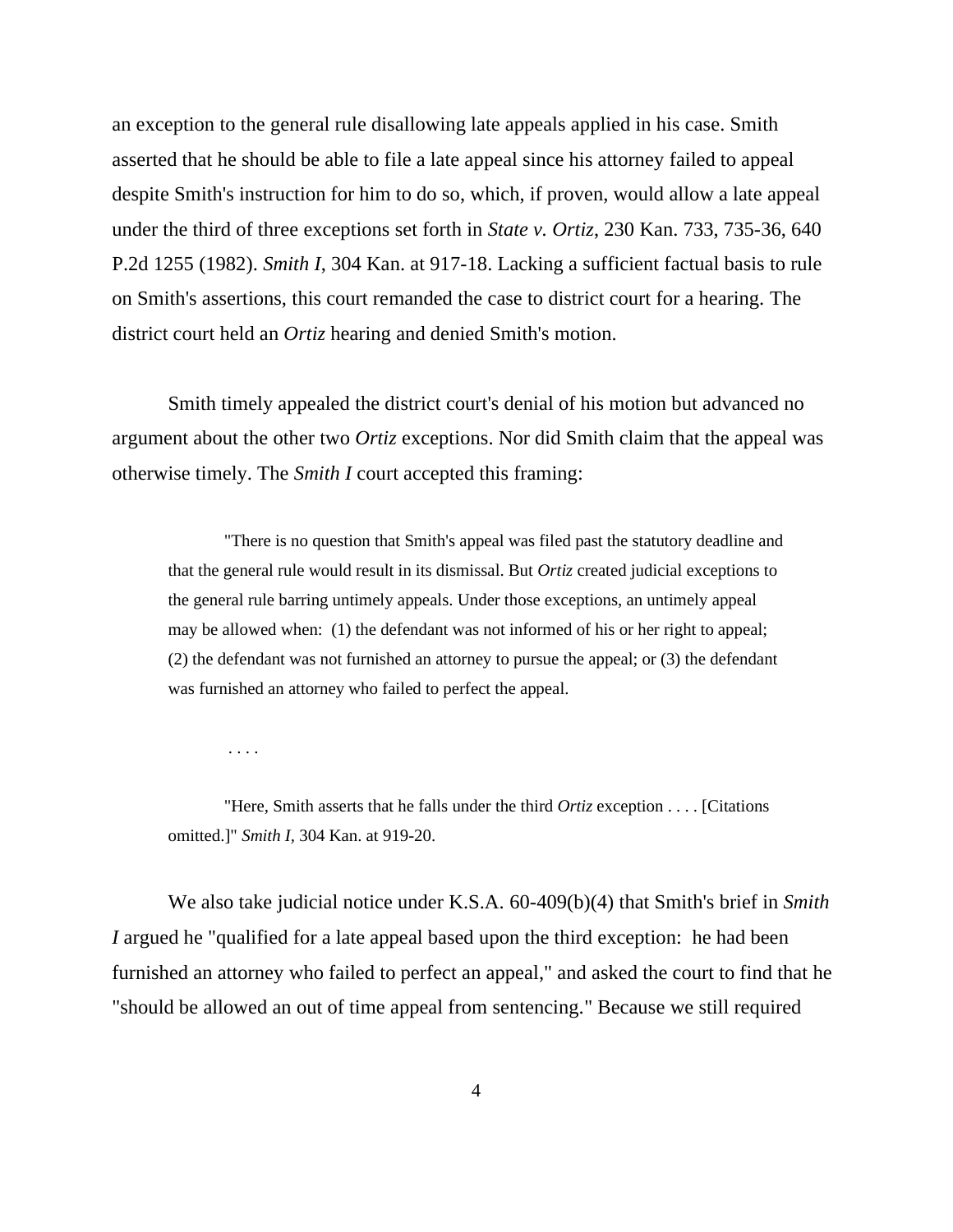additional findings of fact in order to determine the ultimate issue of whether Smith should be allowed to file a late appeal, we remanded the case to the district court for a second *Ortiz* hearing.

In the proceedings that followed remand, Smith continued to litigate the third *Ortiz* exception without addressing the other two and without claiming that the appeal was timely. The district court again rejected Smith's attempt to appeal out of time, finding that he lacked credibility.

Smith again appealed the district court's denial of his motion to file a late appeal. In *Smith II*, this court again reversed the district court for basing its credibility determination on irrelevant considerations and remanded the matter to a different judge with specific instructions "to consider only evidence in the record that is relevant to Smith's credibility." *Smith II*, 308 Kan. at 789.

At the third *Ortiz* hearing, Smith presented new evidence on his third *Ortiz* exception claim. But he also advanced two new theories to support the exercise of appellate jurisdiction: his claim that the district court's failure to file a journal entry rendered his appeal timely, and his alternative claim that his untimely appeal should be considered anyway, under the first *Ortiz* exception, because he was never informed of his appellate rights. After hearing evidence—including the testimony of licensed psychologist Dr. Brian Stone, who discussed Smith's IQ and ability to process and comprehend verbal and written language—the district court denied Smith's motion once more. The district court again found that Smith lacked credibility and that the *Smith II* mandate precluded consideration of his newly raised issues. But the district court also noted that the facts relating to Smith's missing journal entry argument "are not in dispute"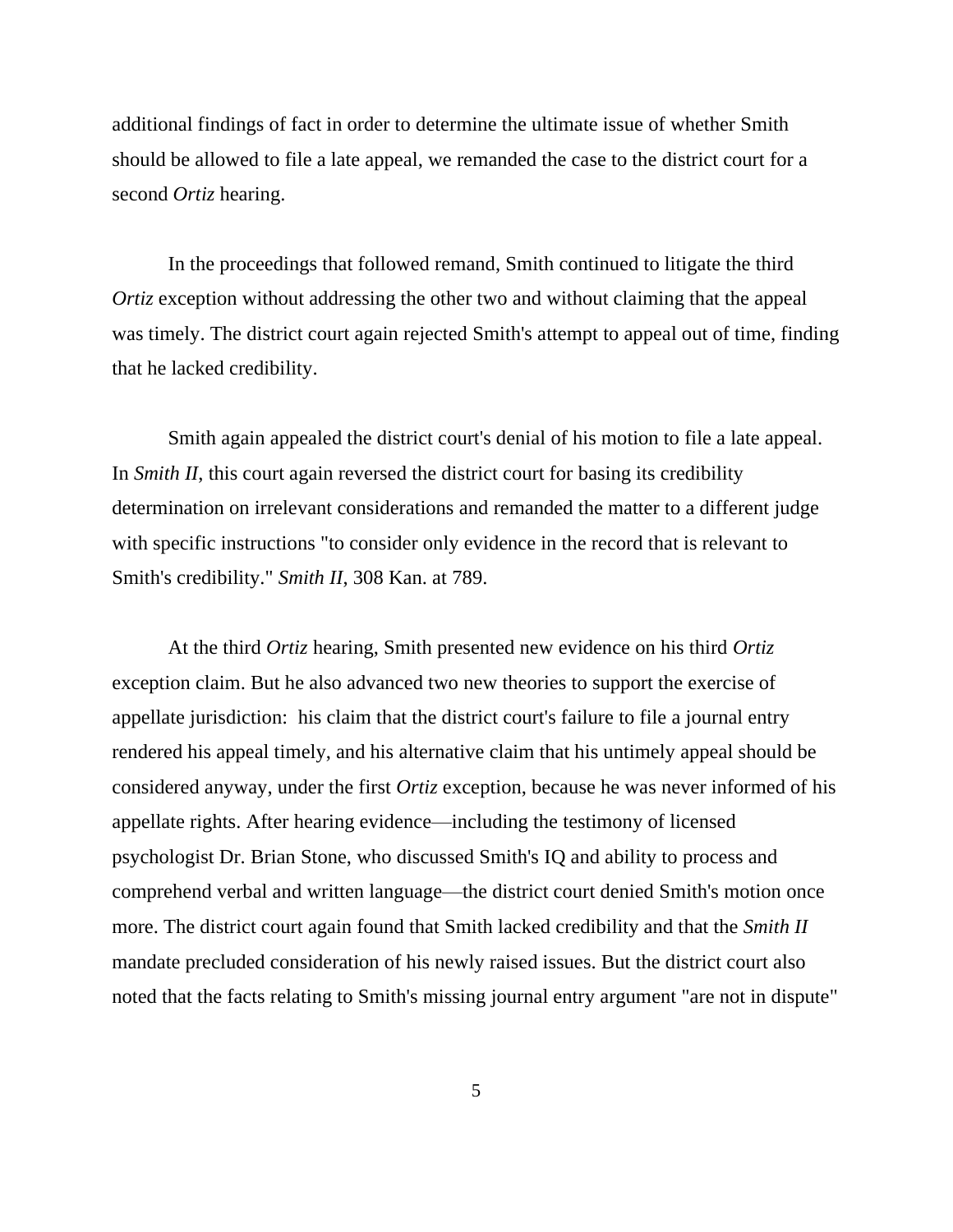and represented that it had "attempted to make relevant findings of fact" on the first *Ortiz* exception claim "in an effort to aid in the efficient resolution of this issue."

Smith again appealed. This time, we affirmed the district court's decision that Smith lacked credibility. *Smith III*, 312 Kan. at 889. In rejecting Smith's ability to raise new issues following the *Smith II* remand, we wrote:

"The mandate rule does not constitute an inflexible jurisdictional barrier to a party's ability to raise a new issue following a remand, but where a remand order is stated in specific terms following deliberate litigation choices by the parties—choices reinforced, in the present case, over two prior *Ortiz* hearings and two prior appeals—the parties are not free to endlessly expand on the issues the district court may consider in the absence of new (or newly discovered) facts. Here, Smith had two previous *Ortiz* hearings and two previous appeals in which to present these issues; his failure to do so led the *Smith I* and *Smith II* courts to winnow the pertinent issues for the district court's consideration down to the singular issue of Smith's credibility vis-à-vis the third *Ortiz* exception. Under these facts, we believe the district court correctly refused to consider Smith's first *Ortiz* exception and missing journal entry claims." *Smith III*, 312 Kan. at 886-87.

Smith filed this appeal shortly after *Smith III*, with no intervening events at the district court. Besides recapitulating his journal entry and first *Ortiz* exception claims, he now sets forth the substantive basis for his appeal: that his sentence violated the Eighth Amendment, as interpreted by *Miller v. Alabama*, 567 U.S. 460, 132 S. Ct. 2455, 183 L. Ed. 2d 407 (2012), and *Montgomery v. Louisiana*, 577 U.S. 190, 136 S. Ct. 718, 193 L. Ed. 2d 599 (2016). We now turn to those arguments.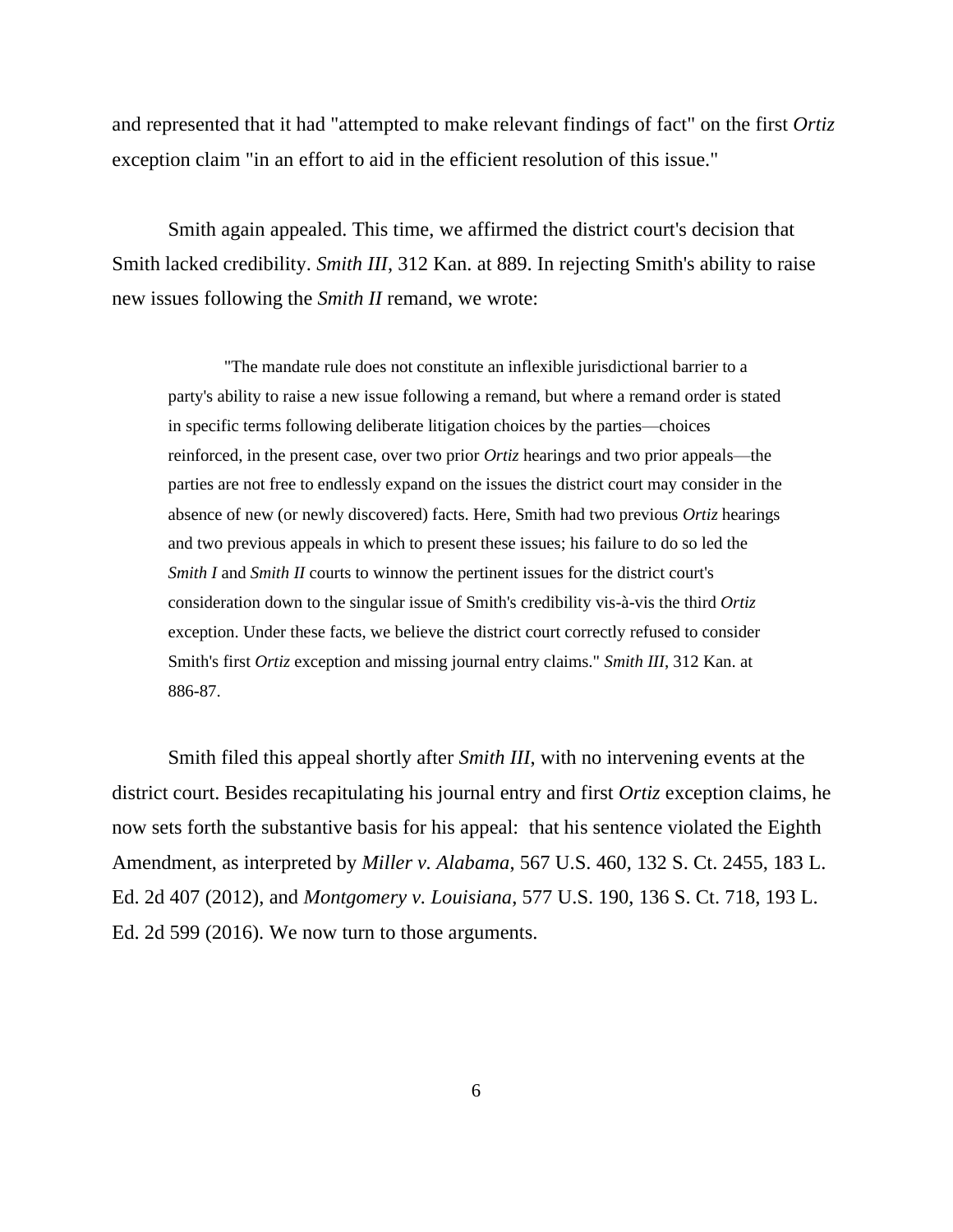#### ANALYSIS

Smith's present appeal—his second overall attempt to appeal his sentence, and his fourth appearance here—arises nearly 30 years after his sentencing. It also follows close on the heels of the nearly eight year-long litigation process that encompassed Smith's first attempt to appeal. As noted, nothing took place at the district court between the publication of *Smith III* and Smith's current appeal. Indeed, we had not even issued a mandate for *Smith III* by the time Smith filed this appeal. Thus, we begin and end by considering our appellate jurisdiction.

Smith appears to assume his second appeal begins with a blank slate, making all appellate jurisdictional theories—other than those addressed in *Smith I*, *Smith II*, or *Smith III*—fair game for our review. But the legal choices Smith made throughout his first appeal—particularly the litigation of *Smith I* and *II*—did not simply evaporate with the final denial of his motion to appeal out of time in *Smith III*, where we also refused to consider his newly raised jurisdictional theories based on the mandate rule. Those same choices compel us to reject Smith's appeal once again.

#### *Smith's prior framing of his appeal as untimely is now the law of the case*.

Smith now attempts to argue his appeal is timely, because the statute in effect at the time, commonly called the "120-day callback," allowed Smith a period of time to request modification of his sentence. See K.S.A. 22-3608(1) (Ensley 1988) (granting a defendant "10 days after the expiration of the district court's power to modify the sentence" in which to appeal—a power provided to the district court by K.S.A. 1992 Supp. 21-4603[4], albeit only for crimes committed before July 1, 1993); *State v. Anthony*, 274 Kan. 998, 999, 58 P.3d 742 (2002).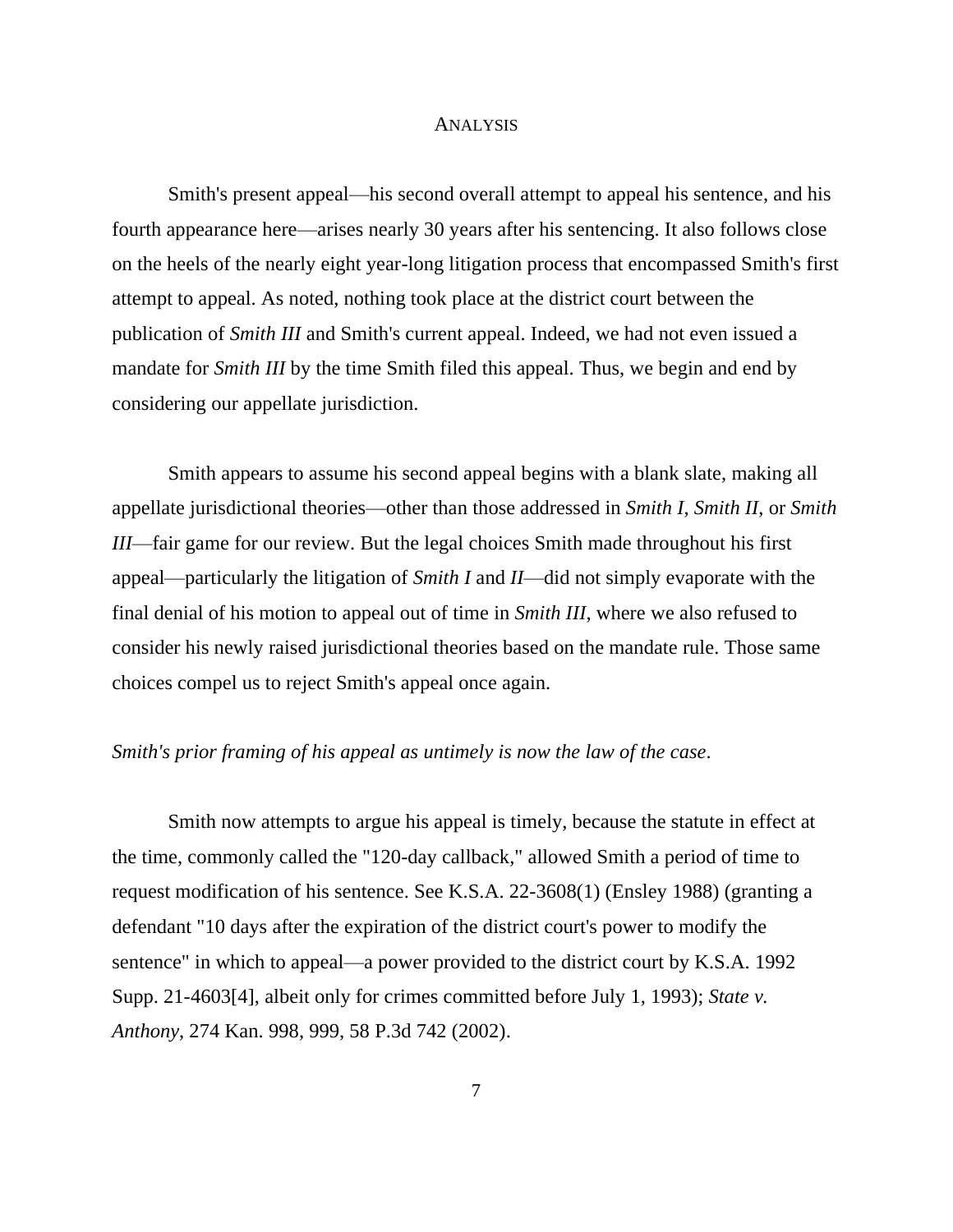Smith's attorney timely moved to modify sentence. The district court denied the motion within 120 days of sentencing, but did so in an MMS that, by its own terms, contemplated the filing of a later journal entry. No one ever filed a subsequent journal entry, and to date the MMS represents the last action taken on Smith's motion to modify sentence. Under these circumstances, Smith claims that his time to appeal has not yet expired because the district court never filed a final journal entry of sentencing.

But this position contradicts the way Smith framed the initial appeal from the denial of his first motion to appeal out of time—indeed, it contradicts the entire premise of that motion. By framing his argument in *Smith I* around the idea that his appeal was untimely, Smith set judicial focus firmly on exceptions to the general rule prohibiting untimely appeals. No newly discovered facts or recent changes in the law underlie his journal entry argument. See *Smith III*, 312 Kan. at 886. Thus, nothing stopped Smith from advancing this argument in *Smith I*, even if it would have represented an inconsistent position from his *Ortiz* exception claim. Smith maintained his stance that the appeal was untimely throughout *Smith II*, as well; he only raised his timeliness argument for the first time at the third *Ortiz* hearing, even though it fell outside the limited scope of remand set forth in the *Smith II* mandate.

In similar situations, we have refused to consider issues presented in a new appeal that either were raised or could have been raised in previous appeals. See *State v. Conley*, 287 Kan. 696, 698, 197 P.3d 837 (2008) (motions to correct illegal sentence are subject to res judicata and thus "may not be used to breathe new life into an appellate issue previously adversely determined"); *State v. Johnson*, 269 Kan. 594, 602, 7 P.3d 294 (2000) (same). Indeed, "Where a defendant's claim has not been raised at trial or on direct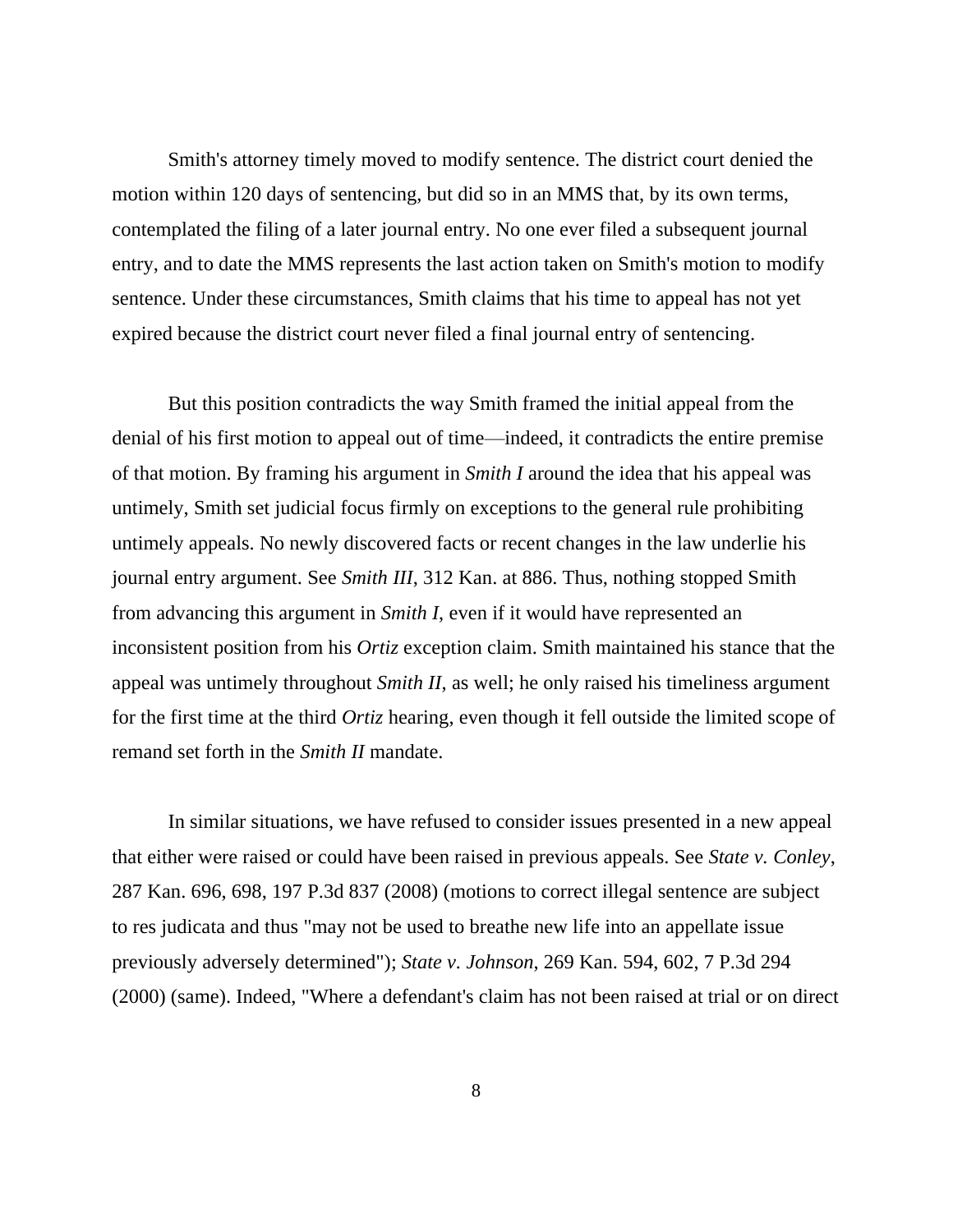appeal, such a default prevents the defendant from raising the claim in a second appeal or a collateral proceeding." *State v. Neer*, 247 Kan. 137, 141, 795 P.2d 362 (1990).

More recent opinions have clarified that res judicata does not apply to successive appeals within the same overall case. See *State v. Kleypas*, 305 Kan. 224, 242, 382 P.3d 373 (2016). Such arguments are more properly characterized as falling under the law of the case doctrine.

"Under the doctrine of law of the case, . . . '[t]his court is firmly committed to the rule that the trial court cannot be required to either again review and pass upon what it has already determined or ignore its previous ruling.' '[O]nce an issue is decided by the court, it should not be relitigated or reconsidered unless it is clearly erroneous or would cause manifest injustice.' But law of the case doctrine is 'a discretionary policy which expresses the practice of the courts generally to refuse to reopen a matter already decided, without limiting their power to do so.' [Citations omitted.]" *Venters v. Sellers*, 293 Kan. 87, 99, 261 P.3d 538 (2011).

The law of the case doctrine not only applies to matters decided in a prior stage of proceedings in the same case, but also to matters for which the party failed to seek review in those prior stages. *State v. Parry*, 305 Kan. 1189, 1195, 390 P.3d 879 (2017). Consequently, when the *Smith I* court—relying on Smith's briefing—wrote that "[t]here is no question that Smith's appeal was filed past the statutory deadline and that the general rule would result in its dismissal," that framing became the law of the case going forward. *Smith I*, 304 Kan. at 919. Moreover, while a party cannot stipulate to appellate jurisdiction, the law of the case doctrine may apply when a party adopts a jurisdictional position in one stage of a case and then later seeks to contradict it. See *State v. Edwards*, No. 109,647, 2016 WL 3659639, at \*4 (Kan. 2016) (unpublished opinion). Thus, we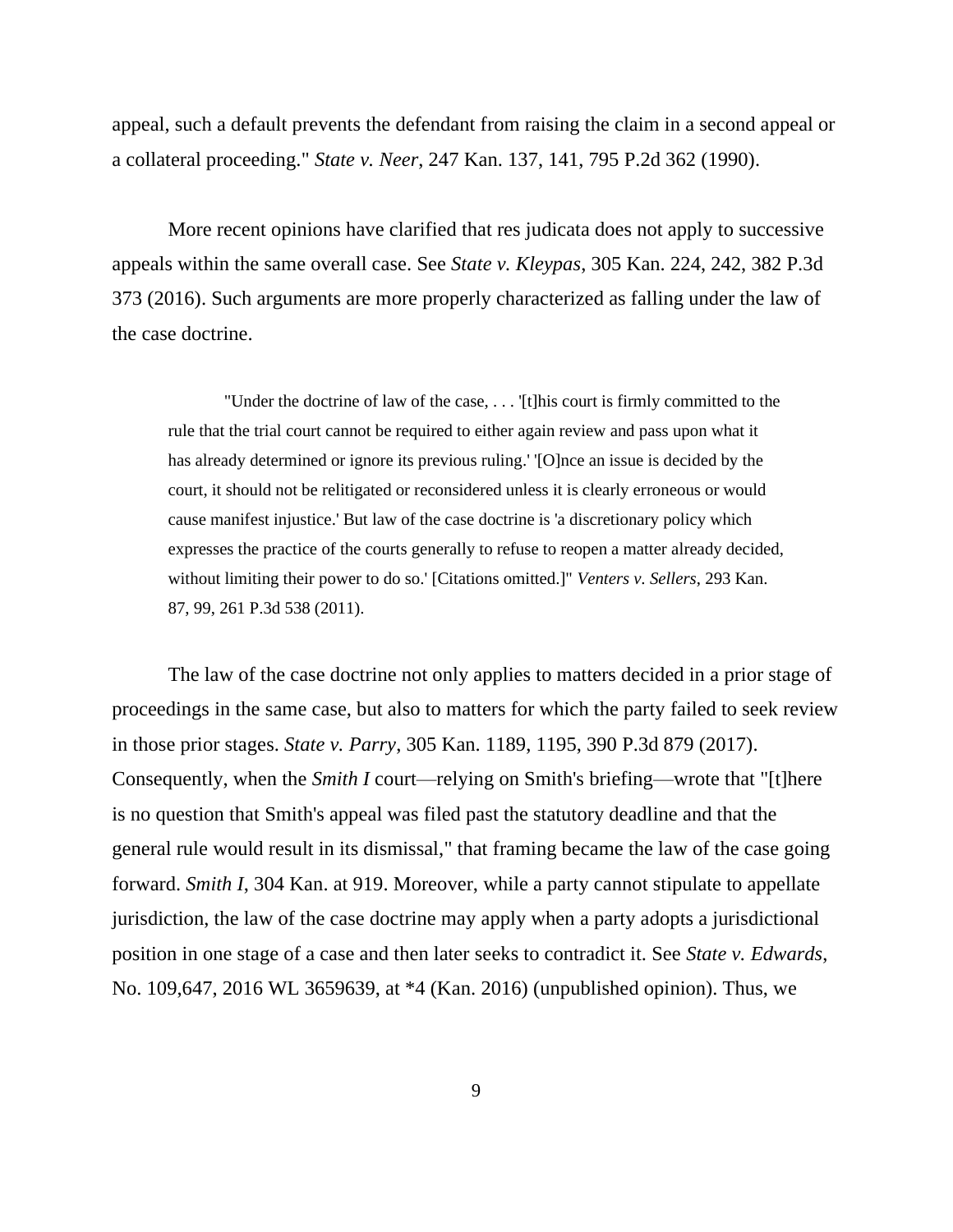decline to consider Smith's new framing now, nearly six years—and three opinions later.

#### *Smith's abandonment of his first* Ortiz *exception claim precludes consideration of it now.*

We next turn to Smith's argument that, under the first *Ortiz* exception, we can exercise appellate jurisdiction over his untimely appeal. As we noted in *Smith III*, "Smith has taken somewhat inconsistent positions regarding whether his first *Ortiz* exception claim was 'newly' raised"—specifically, by arguing that his initial pro se motion to appeal out of time had alluded to this argument, and by alternatively claiming that it "'had never been raised before.'" *Smith III*, 312 Kan. at 883-84.

Under either characterization, though, Smith's singular focus on the third *Ortiz* exception during *Smith I* and *II* represents his abandonment of any claim under the first *Ortiz* exception. "It is well settled that an issue neither briefed nor argued on appeal is deemed to have been abandoned. In such circumstances, nonaction is considered to constitute abandonment. [Citations omitted.]" *State v. Edwards*, 260 Kan. 95, 98, 917 P.2d 1322 (1996); see also *In re M.F.*, No. 106,031, 2012 WL 309323, at \*2 (Kan. App. 2012) (unpublished opinion) (citing *Edwards* for the proposition that "[a] party who abandons an issue in a prior appeal cannot use that issue as a basis for a subsequent appeal"). As with his journal entry argument, his first *Ortiz* exception claim relies on no newly discovered facts or recent caselaw; consequently, nothing prevented him from raising it in *Smith I*. His failure to do so precludes his ability to raise it now.

In *Smith III*, we noted that, under the mandate rule, "where a remand order is stated in specific terms following deliberate litigation choices by the parties . . . the parties are not free to endlessly expand on the issues the district court may consider in the